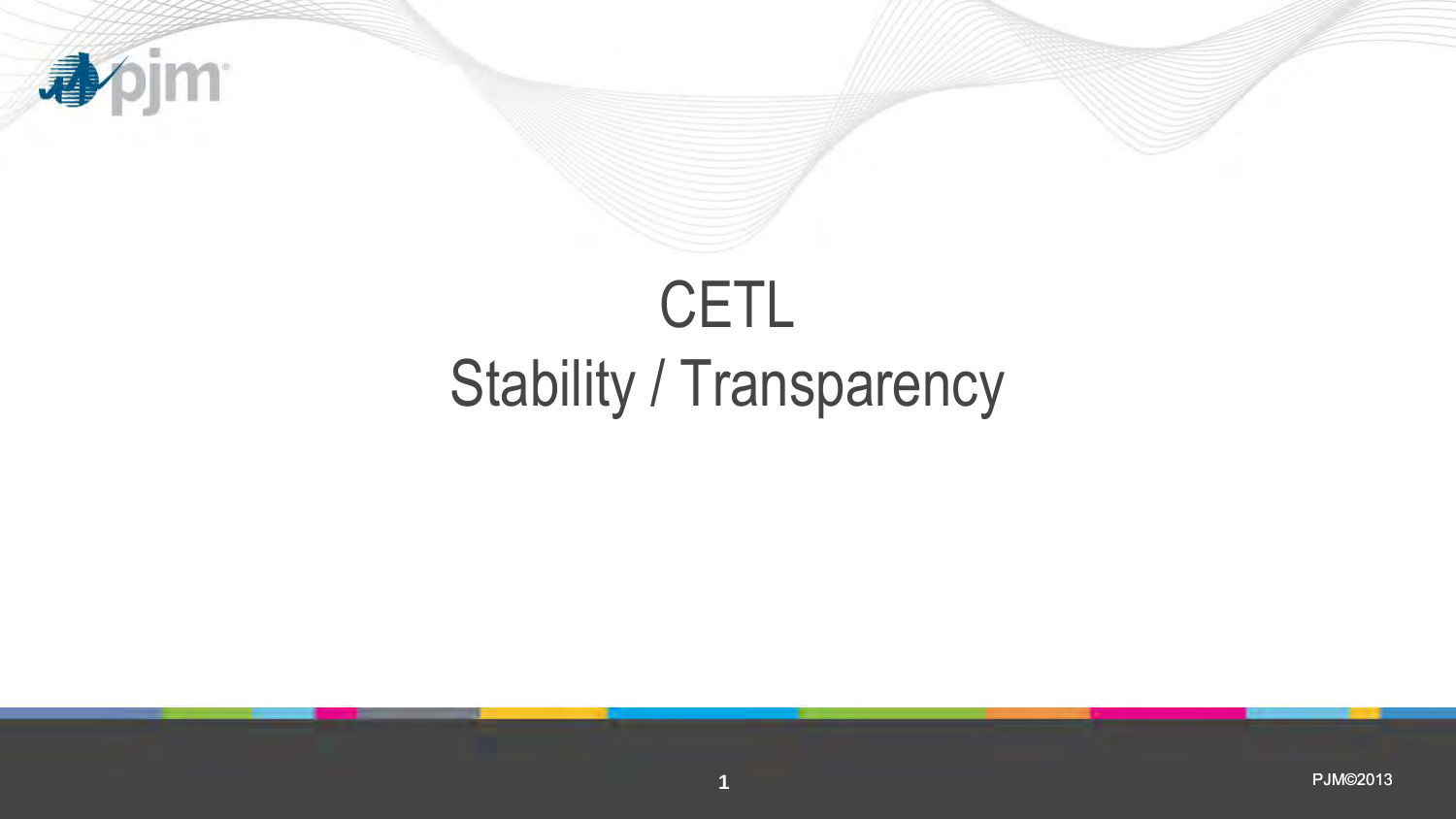

# Issue - CETL Forecast / Transparency

# Traditional RTEP

- Load Deliverability testing of all LDAs on a 5-year out case
- CETO calculated for all areas
- CETL test done as Pass/Fail
	- CETL not explicitly calculated
	- If CETL < CETO, upgrades are put in place
	- If CETL > CETO, test is stopped
- All other criteria tested and upgrades are developed as required

# Revised Process

- Process revised based on a Brattle recommendation
- Same as traditional RTEP except CETL for all areas is calculated once all upgrades have been identified.
	- Limiting facilities are identified
	- CETL also calculated ignoring the first limiting element (i.e. what the next limiting element would be)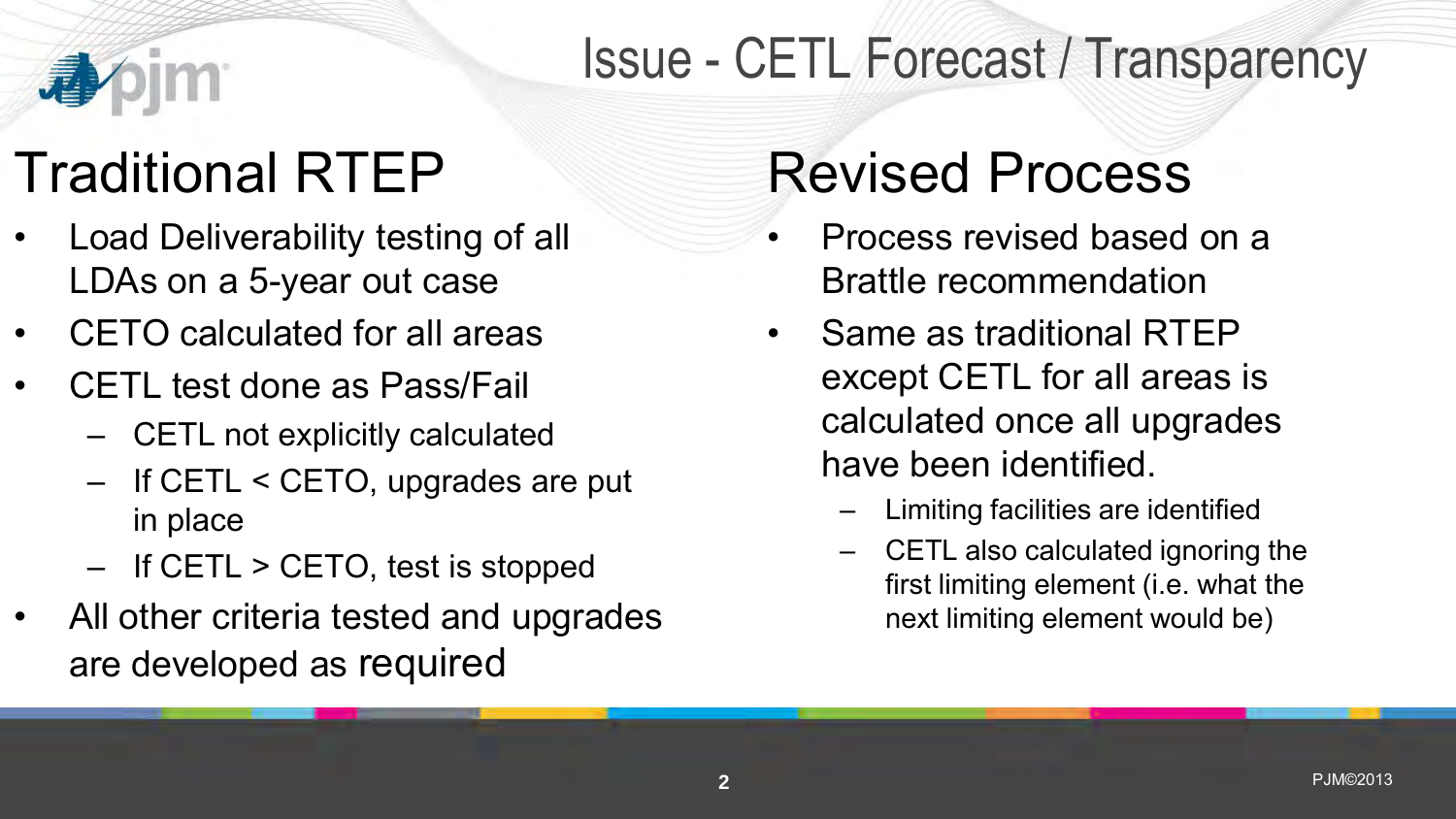

#### Brattle Recommendation

| Area / Year          | <b>2017 CETO</b> |
|----------------------|------------------|
| <b>AE</b>            | 1000             |
| <b>AEP</b>           | 1470             |
| <b>APS</b>           | 1740             |
| <b>ATSI</b>          | 5460             |
| <b>BGE</b>           | 4080             |
| <b>CLEV</b>          | 3850             |
| <b>COMED</b>         | 2610             |
| <b>DAYTON</b>        | 610              |
| <b>DLCO</b>          | 1470             |
| <b>DPL</b>           | 980              |
| <b>DPL SOUTH</b>     | 1550             |
| <b>DUKE</b>          | 3930             |
| <b>EKPC</b>          | 990              |
| <b>EMAAC</b>         | 5010             |
| <b>JCPL</b>          | 3190             |
| <b>MAAC</b>          | 1100             |
| <b>METED</b>         | 1310             |
| <b>PECO</b>          | 2840             |
| <b>PENELEC</b>       | 1210             |
| <b>PEPCO</b>         | 2880             |
| <b>PJM WEST</b>      |                  |
|                      |                  |
| <b>PJM WEST+DUKE</b> | 7010             |
| <b>PLGRP</b>         | 1640             |
| <b>PSEG</b>          | 4830             |
| <b>PSEG NORTH</b>    | 2430             |
| <b>SWMAAC</b>        | 4640             |
| <b>VAP</b>           | 220              |

- 2012 RTEP Assumptions
	- Include transmission approved by the PJM Board through December 2012
- 2017 CETO values from 2012 RTEP
- 2017 CETL values are currently being calculated
- Limiting facility will be identified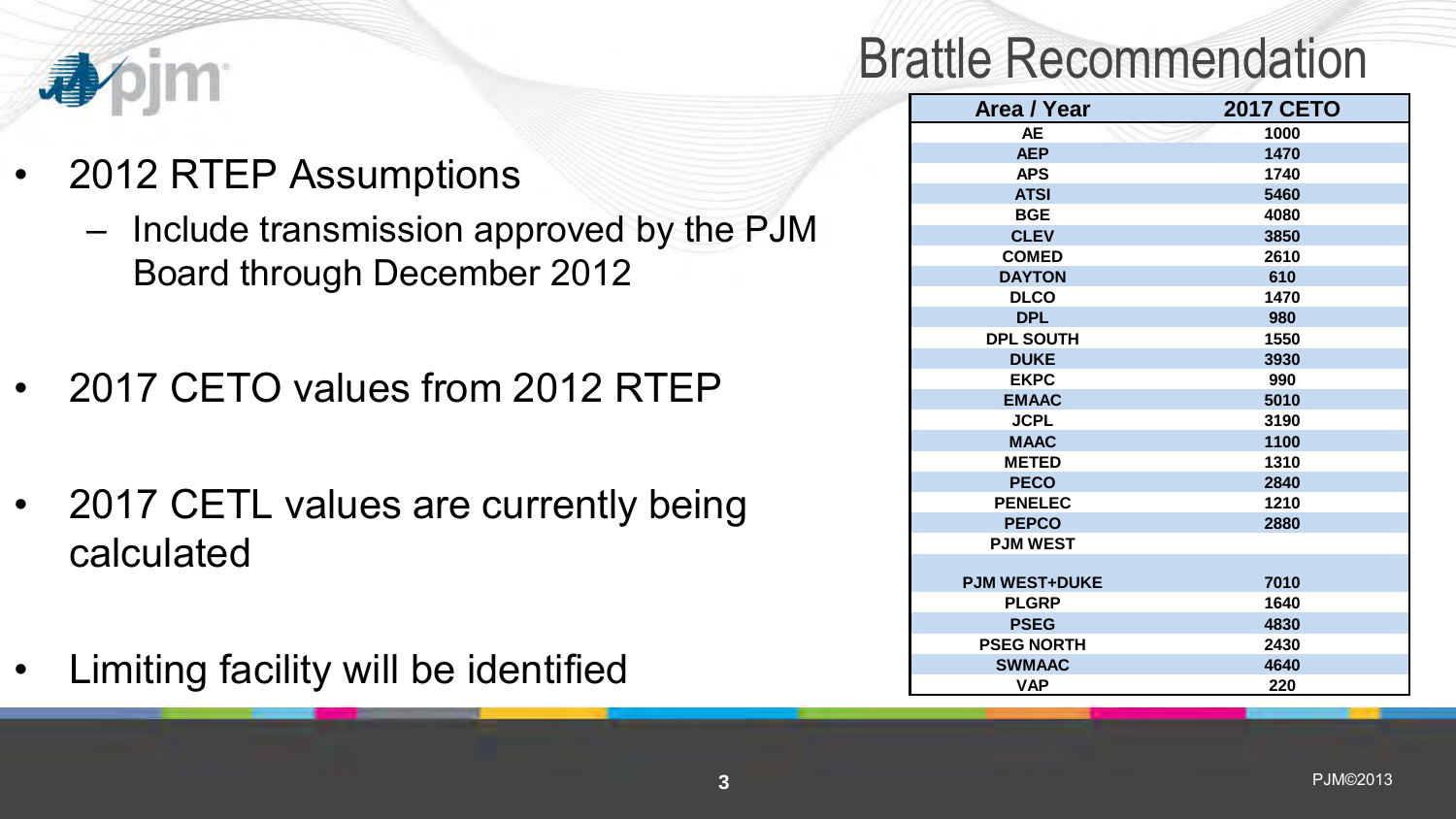## Issue – "Easily Resolvable" Constraints

- Stakeholders at the CSTF have suggested LDAs should not bind in RPM for "easily resolvable" constraints
- If whatever is limiting an LDA could reasonably be expected to be mitigated prior to the delivery year some stakeholders have suggested it should not constrain the LDA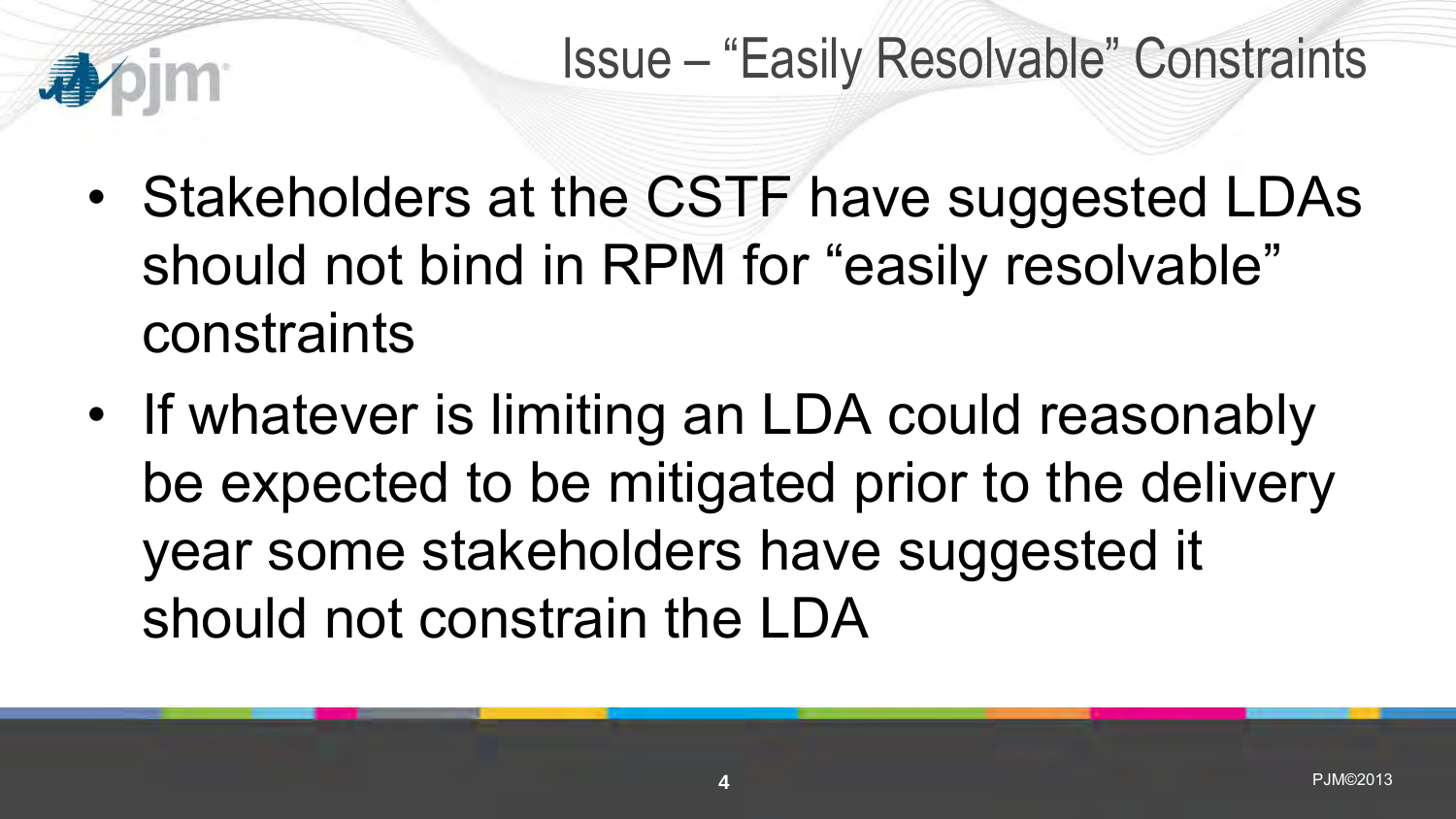## What is "Easily Resolvable"

- Upgrades to existing facilities
	- Terminal equipment upgrades
	- Simple reactive jobs
- Upgrades that do not require long-lead-time equipment
- Upgrades that do not require extensive state proceedings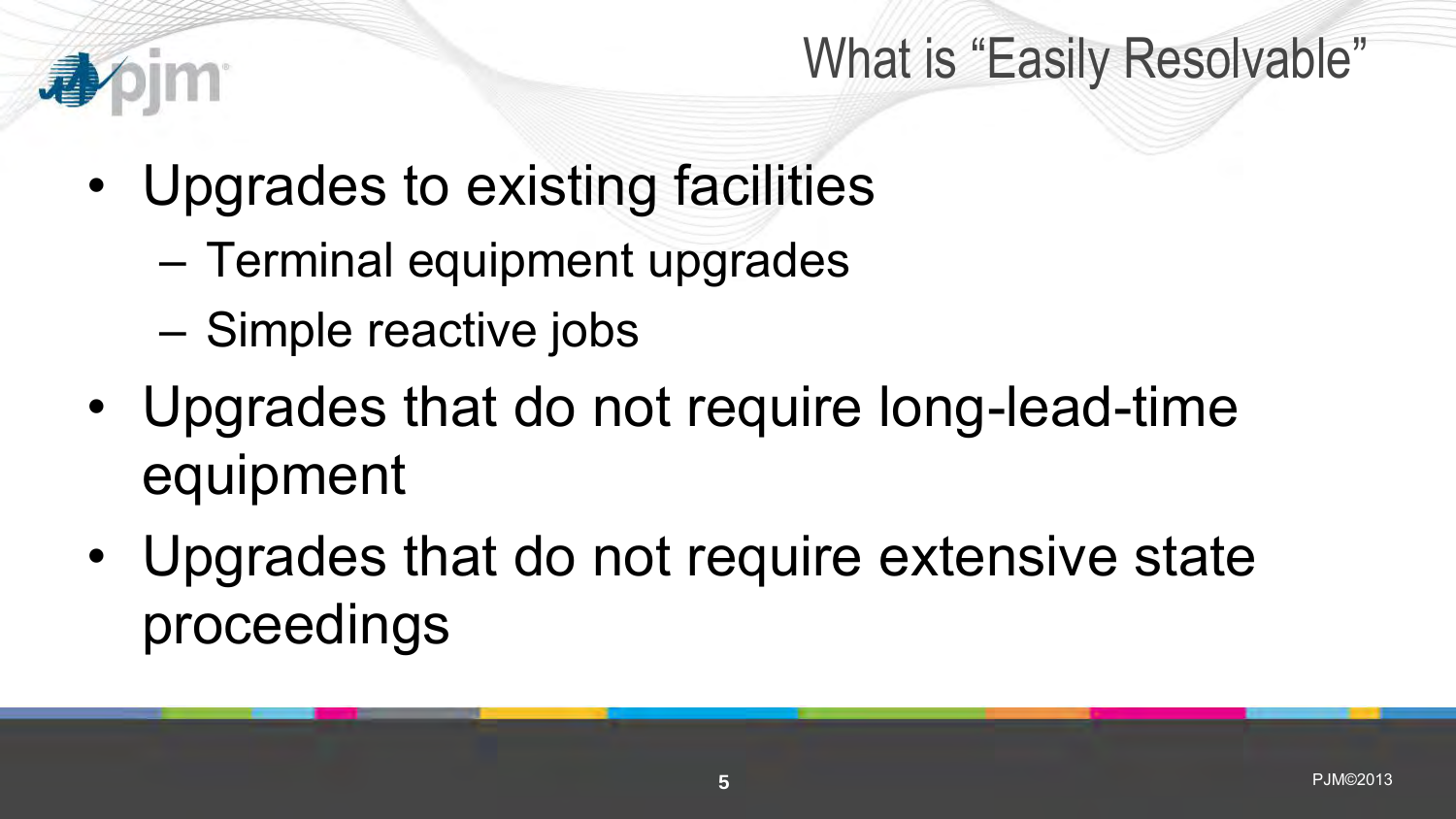# RTEP Statistics



- Survey looked at all inservice baseline upgrades other than for short circuit
- Over 600 baseline projects
- Late projects average 159 days late
- Early projects average 455 days early
- Next step further drill down on the data